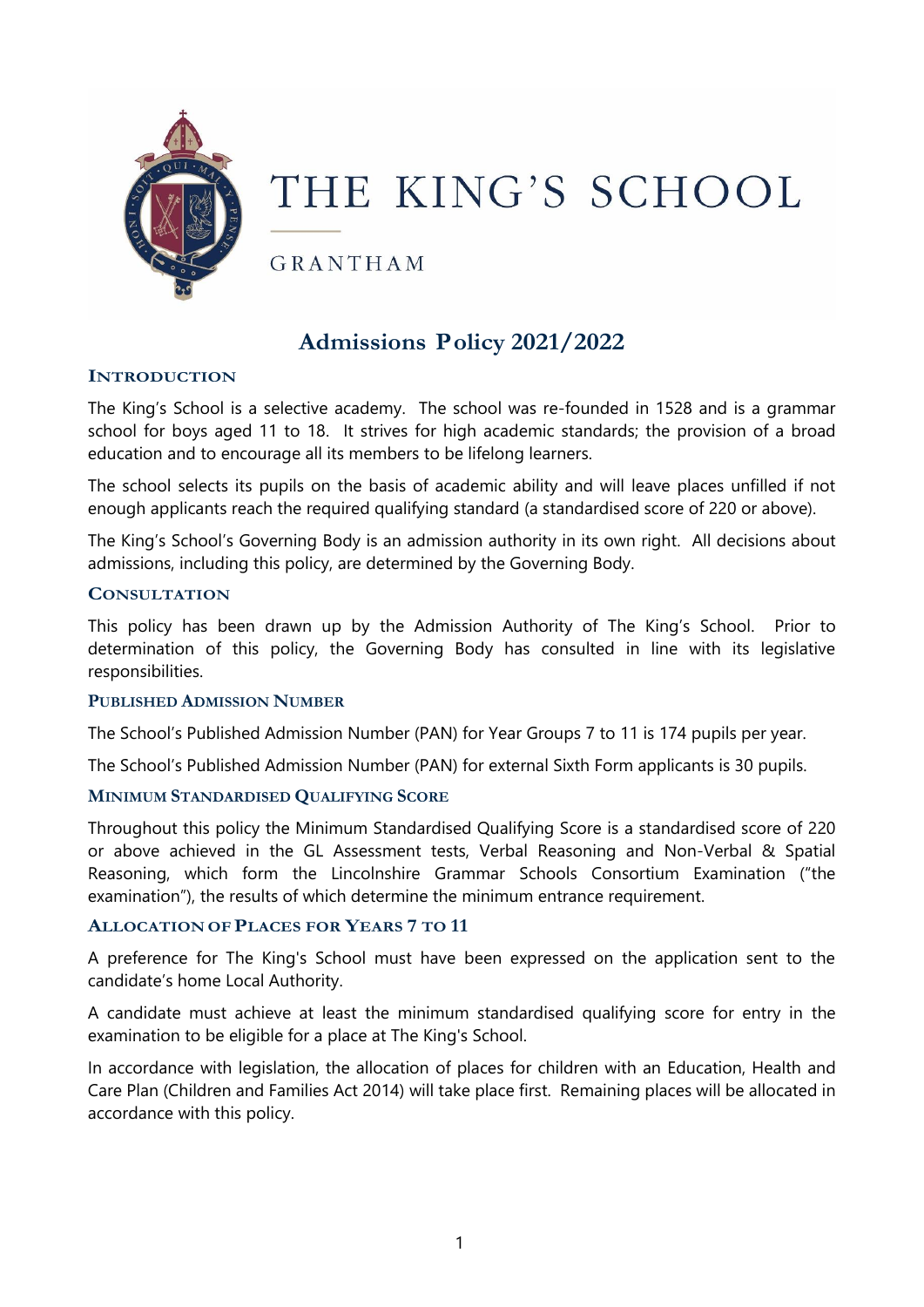# **OVERSUBSCRIPTION CRITERIA**

When the number of qualified applications exceeds the number of places available, offers of places will be made following the criteria listed below in order of priority:

- 1. Looked after children and all previously looked after children who have achieved the minimum standardised qualifying score.
- 2. Children who are eligible for the full Pupil Premium who achieve the qualifying score, by rank order of standardised score, but limited to, up to 20 places in this category. Children who are unsuccessful in this category may nevertheless achieve a place in the remaining category.
- 3. Any remaining places will then be awarded in rank standardised score order for those students who have qualified for entry, up to the total number of children intended to be admitted under the published admission number.

In the event of a tie for the final place the following criterion will apply:

 The distance from the home to the school. Priority will be given to the child living nearest the school, as defined (straight line distance as measured by LCC software).

If the distance criterion is not sufficient to distinguish between two or more applicants for the last remaining place, then a lottery will be conducted. This will be drawn by an independent person not employed by the academy or working in the Children's Services Directorate of the Local Authority.

The parents and carers of any applicant who is refused a place have the right to appeal to an independent panel whose decision will be binding on both the School and the Appellant.

# **TESTING FOR ADMISSION AT 11+**

Examination is by two GL Assessment tests, Verbal Reasoning and Non-Verbal & Spatial Reasoning, which form the Lincolnshire Grammar Schools Consortium Examination ("the examination").These tests may only be taken once if the candidate is to be considered for a place at The King's School, or another grammar school which is a member of the Lincolnshire Consortium.

A candidate must achieve at least the minimum standardised qualifying score for entry in the examination to be eligible for a place at The King's School. Attainment of the minimum standardised qualifying score will not in itself result in the offer of a place at the School but will enable a student to be considered for a place at the School in accordance with the admissions criteria set out above.

Lincolnshire County Council publishes full information on the coordinated process leading to admissions to Year 7, available online at www.lincolnshire.gov.uk/schooladmissions, or by telephoning 01522 782030.

Parents who wish to enter their son for the 11+ entrance tests should register with The King's School during the Spring Term (Jan to March, please see the school's website for exact closing date) when their son is in Year 5. This does not constitute an application for a place at the school, which must be made through the home Local Authority of the child.

### **LATE TESTING - APPLICATIONS FOR ENTRY INTO YEAR 7**

Late applications can be made while a candidate is in Year 6 of primary education or while Year 7 is in progress, see below for relevant process:

Candidates still in Year 6 will take the two GL Assessment tests which form the Examination. Candidates who achieve the standardised qualifying score will, depending on the degree of lateness of the application either:

- be considered according to the timetable set out in the coordinated scheme; or
- be considered for entry if there are still places available after national offer day in March; or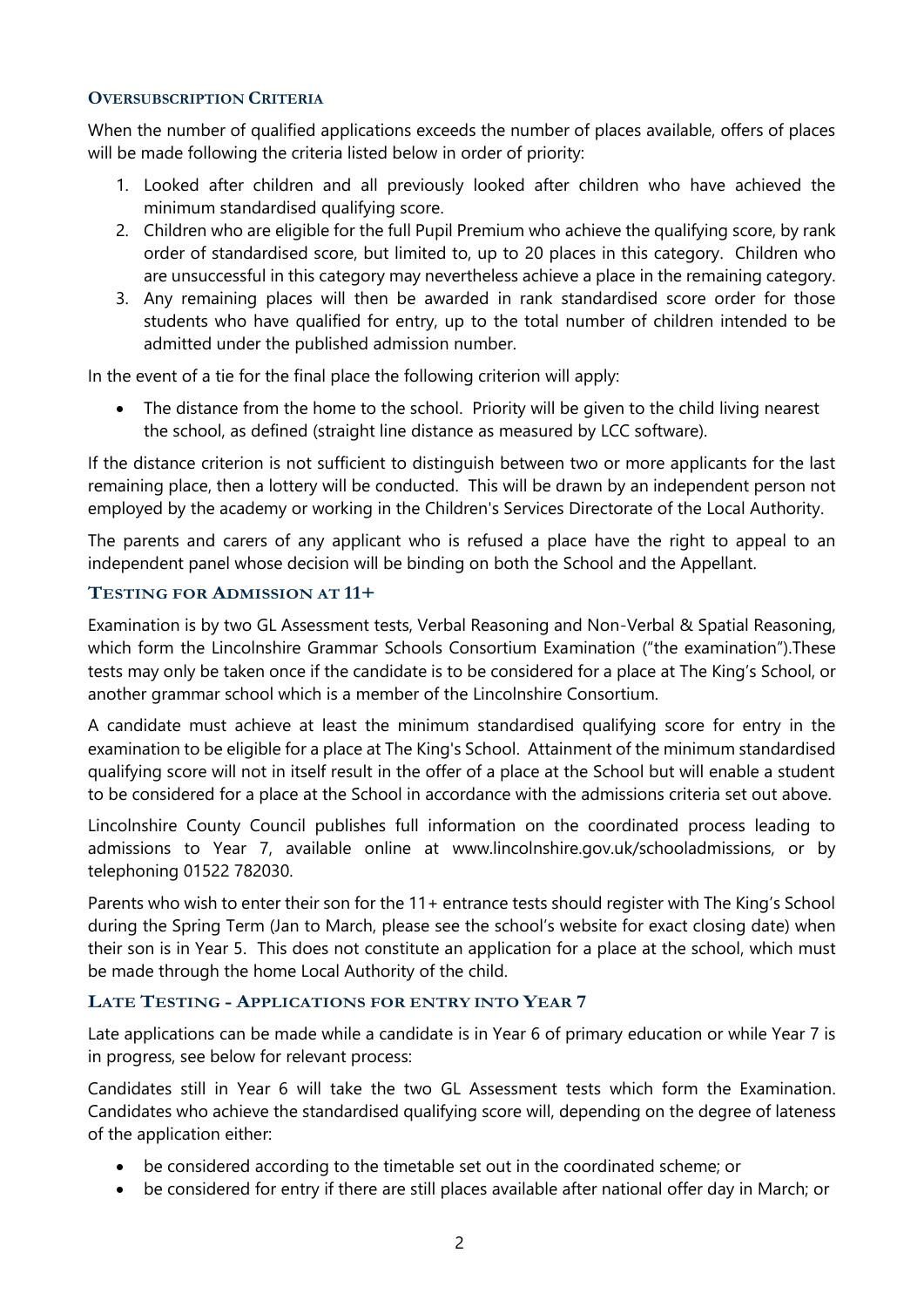be placed on the reserve list, if all the places have been filled.

Candidates who apply while in Year 7 after the beginning of the academic year when the student is already in Year 7 will be required to sit the GL Assessment papers appropriate to the cohort, which will be marked and standardised to the common Lincolnshire Standard. It should be noted that the 11+ test may only be taken once, be this whilst the student in Year 6 or Year 7.

Those who achieve the standardised qualifying score in the test and make an application to the school through their home Local Authority will either:

- be offered a place if there are still places available under the PAN; or
- be placed on the reserve list (if still in operation), if all the places have been filled.

Candidates who took the 11+ tests while in Year 6 and who did not achieve the minimum qualifying score cannot apply for late entry into Year 7 but may apply to sit the school's entrance test in Year 8 or later, to be considered for entry.

# **TESTING FOR ENTRY TO YEARS 8, 9,10 AND 11**

Applicants for entry into Years 8, 9, 10 and 11 will be required to take a nationally standardised test. This will test a student's verbal, non-verbal and quantitative ability (age appropriate Cognitive Ability Tests (CAT) provided by GL Assessment to assess their suitability for admission to the School. Those who achieve the qualifying score of 114 in the test may be considered for entry. The school will make appropriate arrangements for those candidates whose first language is not English or who have Special Educational Needs.

# **APPLYING FOR A PLACE**

Arrangements for application for places in Year 7.

Arrangements for applications for places in Y7 at The King's School will be made in accordance with Lincolnshire County Council's co-ordinated admission arrangements; parents resident in Lincolnshire can apply online at: [www.lincolnshire.gov.uk/schooladmissions,](http://www.lincolnshire.gov.uk/schooladmissions) by telephone, or by requesting a hard copy application form, by telephoning 01522 782030. Parents resident in other areas must apply through their home local authority. The King's School will use the Lincolnshire County Council's timetable, published online, for these applications and the relevant Local Authority will make the offers of places on their behalf as required by the Department for Education School Admissions Code.

# **IN-YEAR ADMISSIONS - ARRANGEMENTS FOR APPLICATION FOR PLACES IN YEAR 7 WHICH HAS ALREADY COMMENCED AND YEARS 8-11**

For an in-year place, including the Year 7 which has commenced, an application can be made online at [www.lincolnshire.gov.uk/schooladmissions](http://www.lincolnshire.gov.uk/schooladmissions) on the in-year application form. Applications can be made directly through Lincolnshire by out of county residents if their home local authorities do not co-ordinate this process. The school normally admits up to the published admission number of qualified students in each year group.

### **ADMISSION OF CHILDREN OUTSIDE THEIR NORMAL AGE GROUP**

Parents may seek a place for their child outside of their normal age group, for example, if the child is gifted and talented or has experienced problems such as ill health. Parents wishing to make these requests must contact their home local authority for guidance on the procedure to follow (in the correct admission round for the actual age of the child for those seeking late entry). It is important for parents to note that they will have the opportunity and responsibility to provide whatever evidence they wish to support their request. The King's School will make decisions on the basis of the circumstances of each case and in the best interests of the child concerned based on the information provided by parents.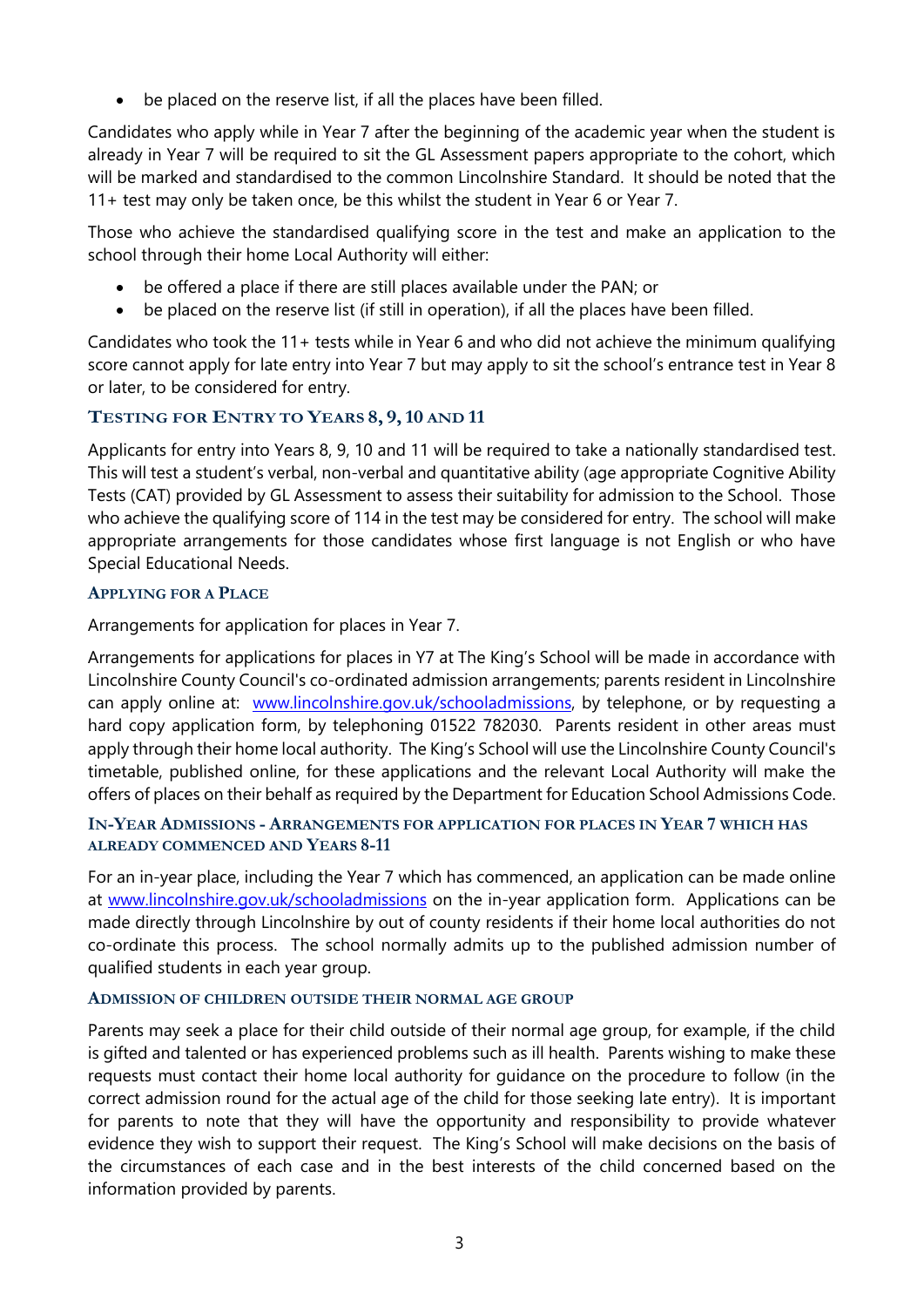This will include taking account of:

- the parent's views;
- any available information about the child's academic, social and emotional development;
- where relevant, their medical history and the views of a medical professional;
- whether they have previously been educated out of their normal age group;
- any evidence that the child may naturally have fallen into a lower age group if it were not for being born prematurely
- the views of the Head Teacher at The King's School

To request late entry you must apply with your child's date of birth year group; we understand that this is not the year group you prefer, but unless you do this there is a risk that your child might end up without a place in both your preferred and their date of birth year group. You must state in your application that you are requesting late entry and include any supporting documents you wish to be considered by The King's School.

Detailed information on out of cohort applications is available from the School Admissions Team at Lincolnshire County Council.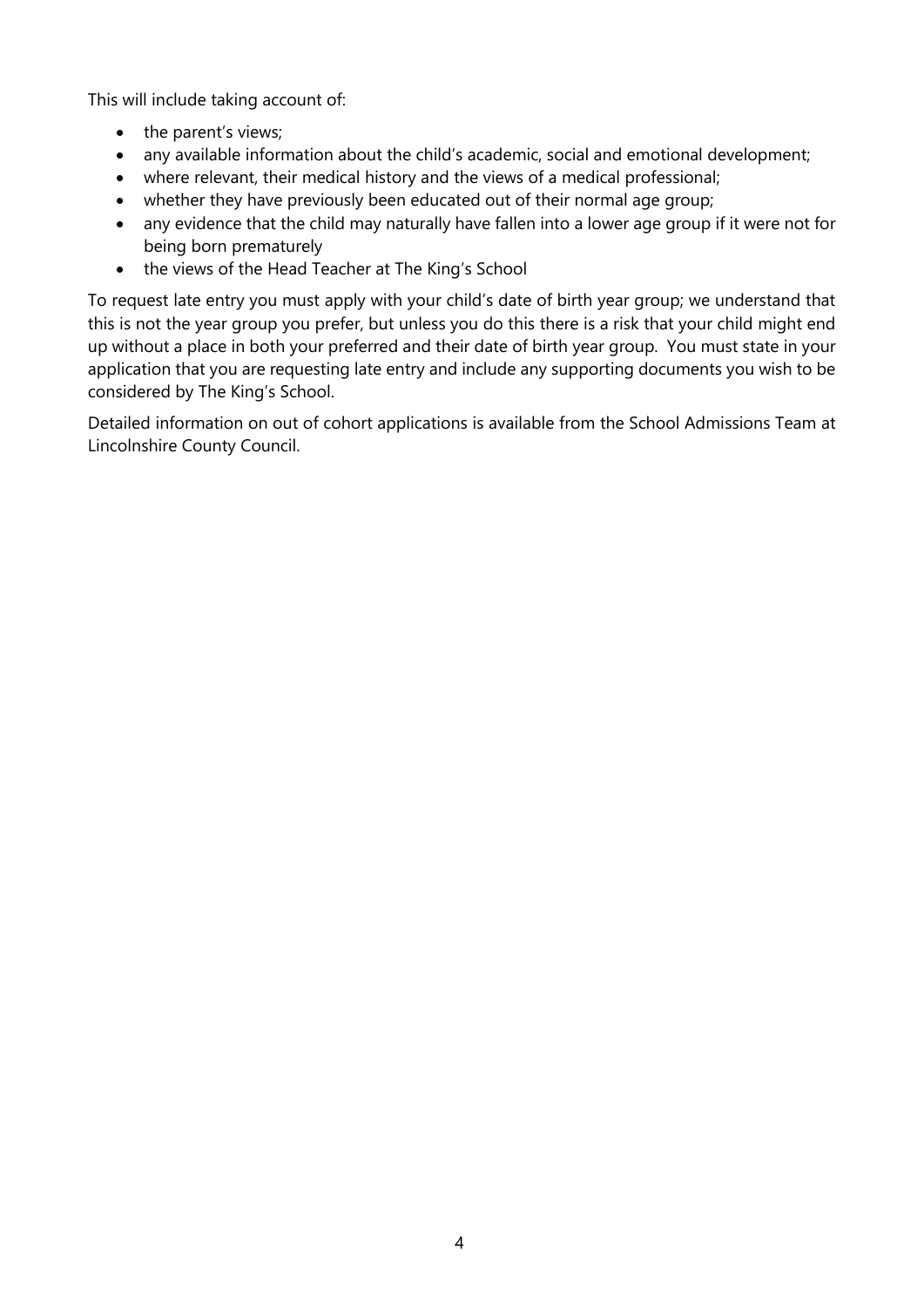# **Sixth Form Admissions**

# **CRITERIA FOR ADMISSION:**

There is a general academic standard for entry to the sixth form and specific requirements for individual subjects; we set these out in the sixth form options handbook available to applicants at the beginning of that year's sixth form admissions round. Year 11 students at The king's School have the right to transfer to our Year 12 provided that they meet the academic standards set out below. We also welcome applications from students attending other schools who must also meet these same academic standards.

- An Attainment 8 Score<sup>1</sup> of 55.0 or greater.
- Passes at Grades 4-9 in GCSE English Language and Mathematics.
- Students wishing to study more than two of the subjects: Mathematics; English Literature; Physics; Biology; Chemistry; History; Economics or Philosophy at Advanced Level GCE will need to achieve an Attainment 8 Score of 60.0 or greater.

An offer of a place does not guarantee access to a particular course or subject. Where a course or subject is oversubscribed, places will be allocated according to best performance in relevant GCSEs.

A student<sup>2</sup> who has made an application to the Sixth Form but has been refused a place has the right to appeal to a Governing Body Panel if they believe they have a strong case for exceptional and mitigating circumstances that prevented the student achieving the entrance criteria. Such circumstances may include, for example: a family bereavement, an acute diagnosed medical illness at the time of examinations, a recognised and diagnosed mental health issue at the time of examinations. The panel's decision will not preclude the student from a right to an independent appeals panel.

# **EXTERNALAPPLICANTS**

 $\overline{a}$ 

The School's Published Admission Number (PAN) for external applicants is thirty (30).

Places will be allocated on the basis of overall GCSE performance. This is based on a points system for the student's 8 best GCSE grades including English, Mathematics, subject to the following:

An applicant must meet the standards outlined in the criteria for admission (page 5);

In accordance with legislation the allocation of places for children with the following will take place first; Education, Health and Care Plan (Children and Families Act 2014). Remaining places will be allocated in accordance with this policy.

Oversubscription Criteria for external applicants:

- A student's maths GCSE result, doubled.
- The higher grade of a student's grade in English language or English literature qualification, doubled.
- The three highest grades from any of the EBacc qualifications in science subjects, computer science, history, geography, and language subjects.
- The highest three grades any three other subjects, not already used.

 $<sup>1</sup>$  As defined by the Department for Education, Attainment 8 scores are based on a calculation of</sup> pupils' performance across eight qualifications. This is calculated by adding the sections below together.

 $<sup>2</sup>$  In relation to an appeal the student, a parent or a carer, but only one, may make the appeal.</sup>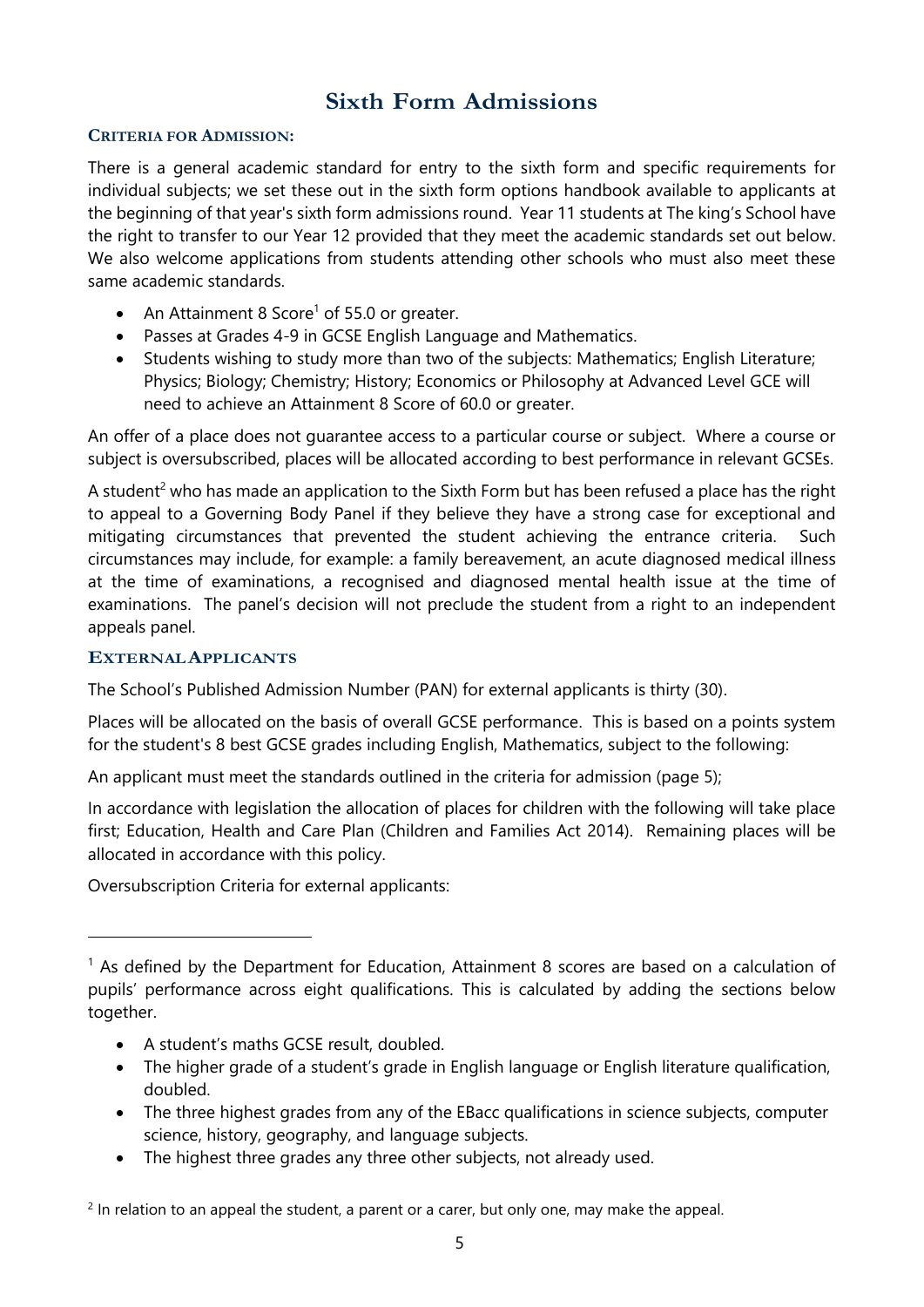If there are more applicants than available places, the following oversubscription criteria will apply in the order shown below (these criteria will also apply where there are more applicants than places available in a particular A Level subject):

- 1. Looked after children and all previously looked after children
- 2. Children who are eligible for the full Pupil Premium who achieve the qualifying criteria, but limited to, up to 4 places in this category. Children who are unsuccessful in this category may nevertheless achieve a place in the remaining category.
- 3. Overall Attainment 8 score (as defined on page 5 of this document)

In the event of a tie for the final place the following criterion will apply:

• The distance from the home to the school. Priority will be given to the child living nearest the school, as defined (straight line distance as measured by LCC software).

If the distance criterion is not sufficient to distinguish between two or more applicants for the last remaining place, then a lottery will be conducted. This will be drawn by an independent person not employed by the academy or working in the Children's Services Directorate of the Local Authority.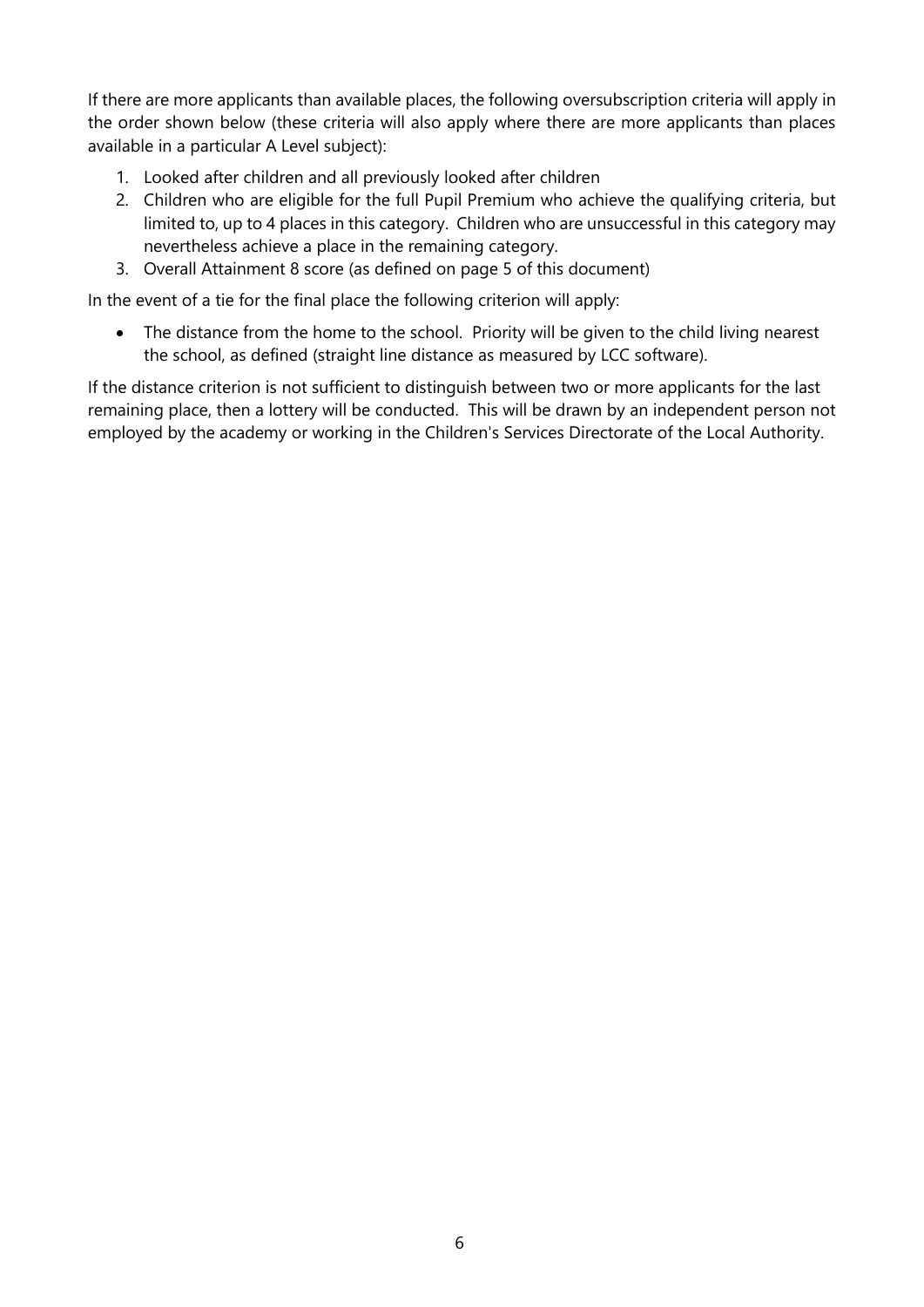# **Appendix A: Definitions**

### **LOOKED AFTER CHILDREN AND ALL PREVIOUSLY LOOKED AFTER CHILDREN**

A 'looked after child' is a child who is (a) in the care of a local authority, or (b) being provided with accommodation by a local authority in the exercise of their social services functions (see the definition in Section 22(1) of the Children Act 1989) at the time of making an application to a school. This includes children who were adopted under the Adoption Act 1976 (see section 12 adoption orders) and children who were adopted under the Adoption and Children's Act 2002 (see section 46 adoption orders).

Previously looked after children are those children who were previously looked after, but ceased to be so because they were adopted or became subject to a child arrangements order or special guardianship order.

Child arrangements orders are defined in s.8 of the Children Act 1989, as amended by s.12 of the Children and Families Act 2014. Child arrangements orders replace residence orders and any residence order in force prior to 22 April 2014 is deemed to be a child arrangements order. Section 14A of the Children Act 1989 defines a 'special guardianship order' as an order appointing one or more individuals to be a child's special guardian (or special guardians).

### **CHILDREN WHO ARE ELIGIBLE FOR THE FULL PUPIL PREMIUM**

Children eligible for the full Pupil Premium are those who are, or have ever been, entitled to free school meals based on their family income (not including Universal Free School Meals available to all in Key Stage 1), prior to the closing date for application for a school place - 31st October in the year prior to entry for places in Year 7 OR prior to the publication of GCSE results for entry into Year 12. See The Admissions Code (2014), Section 1.39A.

Parents of children eligible for the Pupil Premium (Y6) at the time of application must have indicated that this is the case directly to The King's School, prior to, or when applying for a place through their home Local Authority to be considered for criteria 2.

The King's School requires parents to request that their son's primary school provides verifiable evidence of Pupil Premium eligibility directly to The King's School no later than 31st October in the year prior to entry for Year 7.

The school reserves the right to withdraw the offer of a place if the offer has been made on the basis of an incorrect, fraudulent or misleading application.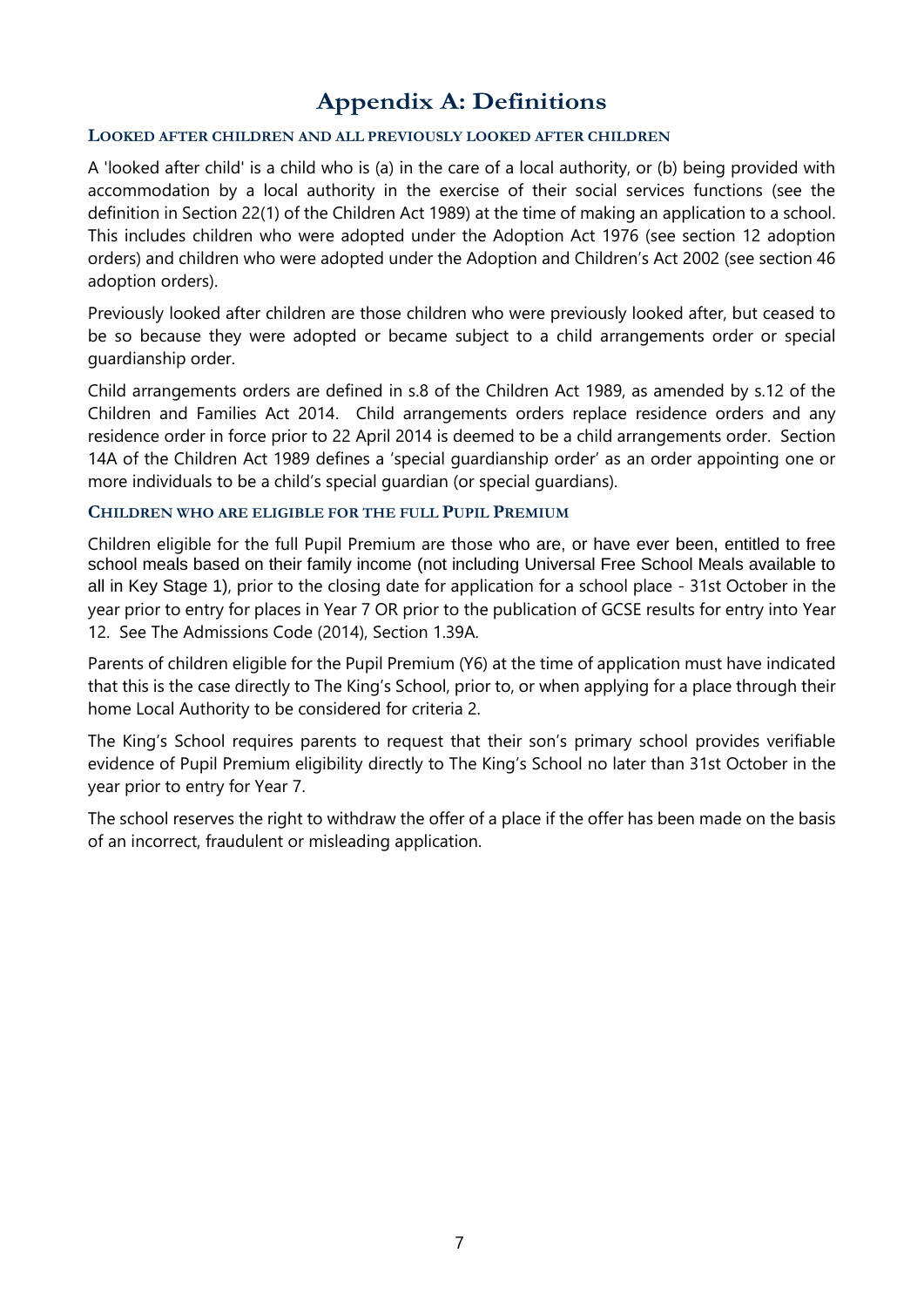# **Appendix B: Explanatory Notes**

# **RIGHT OF APPEAL**

Parents/carers of any student who have made an application to the school but have been refused a place have the right to appeal to an independent panel whose decision to uphold or reject the appeal will be binding on both the School and the Appellant. To exercise your right to appeal you should notify your intention by writing to the Clerk to the Governors at the School address. Your appeal should be received by the school before the end of March (exact closing date available on the school's website). Any appeals received after this deadline may be heard at a later date.

Parents/carers appealing for an in-year place should contact the Clerk to the Governors (mark the envelope 'Admissions') at the School in order to obtain the relevant appeal documentation.

### **FURTHER APPEALS**

The school will not accept repeat appeals for places in the same academic year for which their application has been met with refusal. Where the school has refused to consider another application for the same year group, no fresh appeal can be made.

### **FAIR ACCESS**

Local Authorities are required to have Fair Access Protocols in order to make sure that unplaced children who live in the home local authority and identified as such, especially the most vulnerable, are offered a place at a suitable school as quickly as possible. This school agrees to those protocols, however as a Grammar School, this school is not required to admit children who do not meet qualification as described in the criteria which are listed above in this policy.

#### **FRAUDULENT OR MISLEADING APPLICATIONS**

As an admission authority, we have the right to investigate any concerns we may have about your application and to withdraw the offer of a place if we consider there is evidence that you have made a fraudulent claim or provided misleading information. We reserve the right to check information provided so we can apply the oversubscription criteria accurately and fairly.

### **RESERVE LISTS**

In the event that the School is unable to admit all candidates who achieve the criteria for admission, a reserve list will be drawn up.

If we have to refuse a place at our school a qualified child is automatically put on the reserve list, unless a higher preference school has offered a place. This list is in the order of the oversubscription criteria, as required by the school admissions code. This means that names can move down the list if someone moves into the area or makes a late application and is placed higher under the oversubscription criteria. The governors must not take account of the time that a student has been on the list.

For the intake year the list is kept by the Schools Admission Team until the end of August. After this the school keeps the reserve list until the last day of the summer term in the same academic year.

The School holds a reserve list for other year groups, in the order of the oversubscription criteria given above. The school will always offer any place that becomes available to the child with the highest priority under the oversubscription criteria. The reserve list is kept for the academic year and is cleared on the last day of the summer term each year.